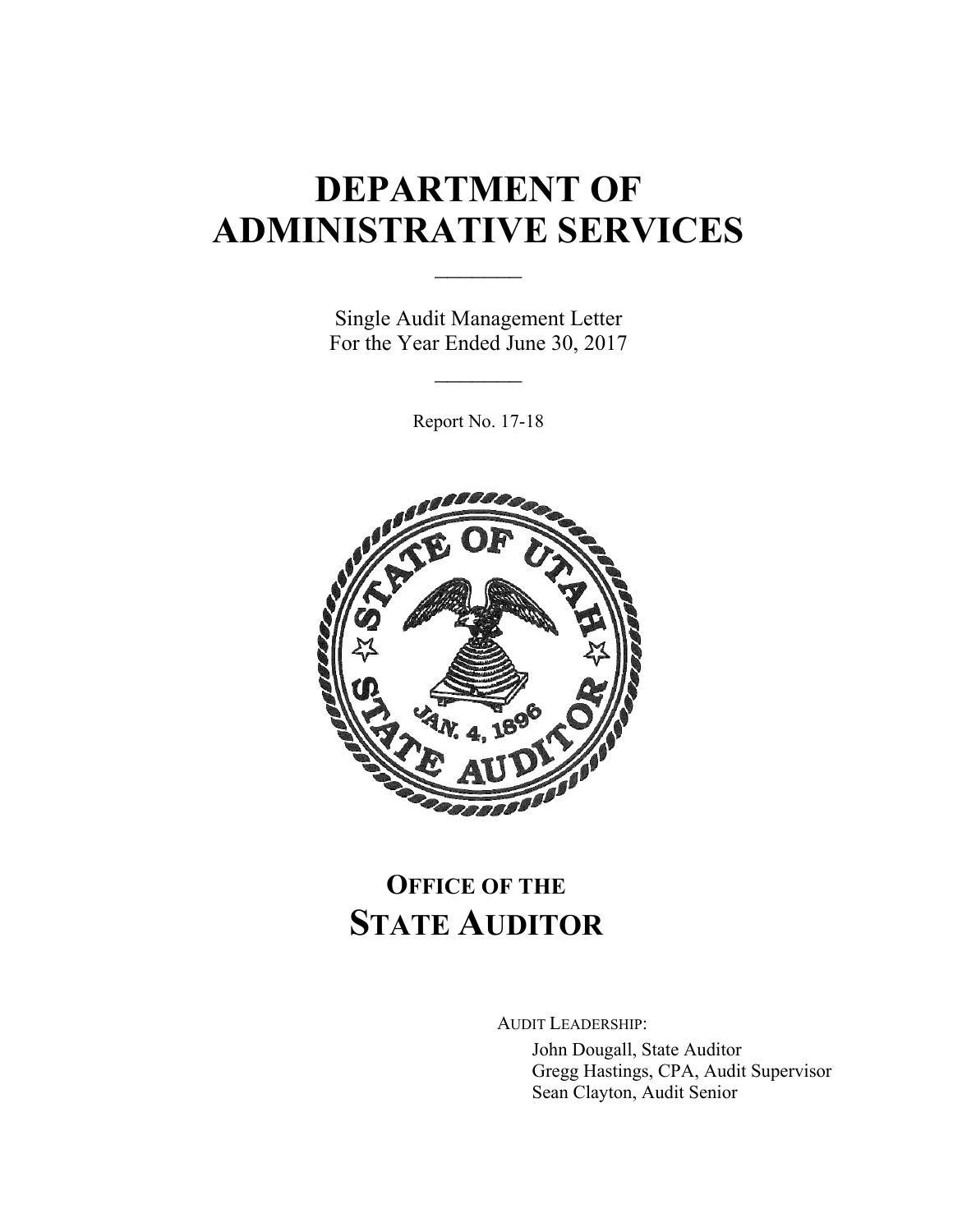### **DEPARTMENT OF ADMINISTRATIVE SERVICES**

**Single Audit Management Letter**  FOR THE YEAR ENDED JUNE 30, 2017

#### TABLE OF CONTENTS

|                                                                                                                            | Page |
|----------------------------------------------------------------------------------------------------------------------------|------|
| <b>SINGLE AUDIT MANAGEMENT LETTER</b>                                                                                      |      |
| <b>FINDING AND RECOMMENDATION:</b>                                                                                         |      |
| WORKING CAPITAL RESERVES IN EXCESS OF FEDERAL GUIDELINES<br>(Reportable Noncompliance – Federal Programs) (Repeat Finding) |      |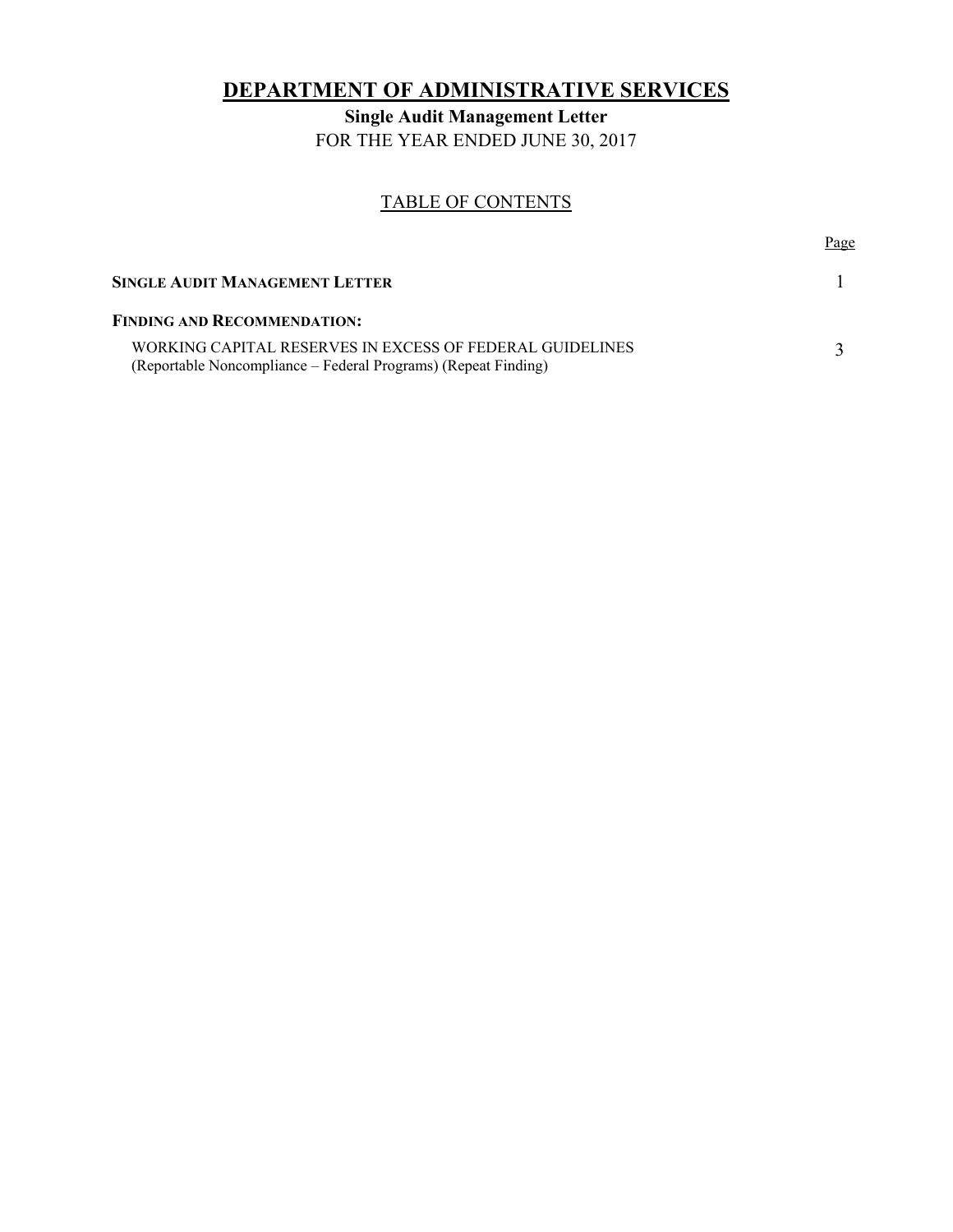

**OFFICE OF THE STATE AUDITOR**

#### **SINGLE AUDIT MANAGEMENT LETTER NO. 17-18**

November 30, 2017

Tani Downing, Executive Director Department of Administrative Services 3120 State Office Building Salt Lake City, Utah 84114

Dear Ms. Downing:

This management letter is issued as a result of the Department of Administrative Services' (Department's) portion of the statewide federal compliance audit for the year ended June 30, 2017, for which we tested the Department's working capital reserves. Our final report on compliance and internal control over compliance issued to meet the reporting requirements of Title 2 U.S. *Code of Federal Regulations* (CFR) Part 200, *Uniform Administrative Requirements, Cost Principles, and Audit Requirements for Federal Awards* (Uniform Guidance) is issued under separate cover.

In planning and performing our audit of working capital reserves, we considered the Department's compliance with the applicable types of compliance requirements as described in the *OMB Compliance Supplement* for the year ended June 30, 2017. We also considered the Department's internal control over compliance with the requirements described above that could have a direct and material effect on working capital reserves in order to determine the auditing procedures that were appropriate in the circumstances for the purpose of expressing an opinion on compliance and to test and report on internal control over compliance in accordance with the Uniform Guidance, but not for the purpose of expressing an opinion on the effectiveness of internal control over compliance. Accordingly, we do not express an opinion on the effectiveness of the Department's internal control over compliance.

A *deficiency in internal control over compliance* exists when the design or operation of a control over compliance does not allow management or employees, in the normal course of performing their assigned functions, to prevent or to detect and correct on a timely basis noncompliance with a type of compliance requirement of a federal program. A *material weakness in internal control over compliance* is a deficiency, or a combination of deficiencies, in internal control over compliance, such that there is a reasonable possibility that material noncompliance with a type of compliance requirement of a federal program will not be prevented, or detected and corrected on a timely basis. A *significant deficiency in internal control over compliance* is a deficiency, or a combination of deficiencies, in internal control over compliance that is less severe than a material weakness, yet important enough to merit attention by those charged with governance. We did not identify any deficiencies in the Department's internal control that we consider to be material weaknesses.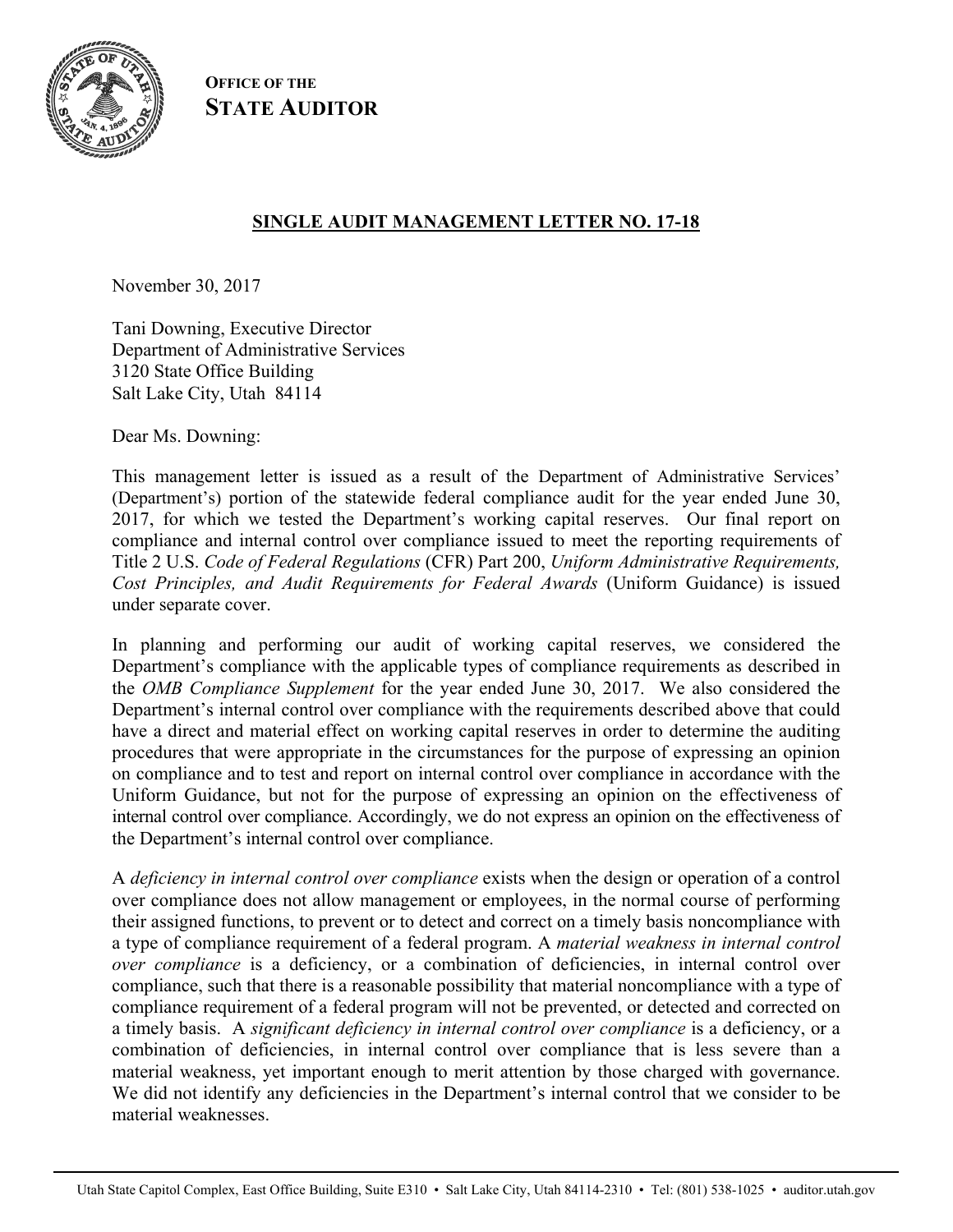Our consideration of internal control over compliance was for the limited purposes described in the second paragraph and was not designed to identify all deficiencies in internal control over compliance that might be material weaknesses or significant deficiencies and therefore, material weaknesses or significant deficiencies may exist that were not identified. In addition, because of inherent limitations in internal control, including the possibility of management override of controls, misstatements due to error or fraud may occur and not be detected by such controls.

We identified an instance of noncompliance which we are required to report under Uniform Guidance. This matter is described in the accompanying finding and recommendation.

The Department's written response to and Corrective Action Plan for the finding identified in our audit were not subjected to the audit procedures applied in our audit and, accordingly, we express no opinion on them.

The purpose of this communication is solely to describe the scope of our testing of internal control over compliance and the results of that testing. Accordingly, this communication is not suitable for any other purpose.

We appreciate the courtesy and assistance extended to us by the personnel of the Department during the course of our audit, and we look forward to a continuing professional relationship. If you have any questions, please contact me.

Sincerely,

Gregg Hastings

Gregg Hastings, CPA Audit Supervisor 801-808-0293 ghastings@utah.gov

cc: John Reidhead, Director, State Division of Finance Marcie Handy, Assistant State Comptroller, State Division of Finance Kent Beers, Director, Division of Purchasing and General Services Brian Nelson, Director, Risk Management Jeff Mottishaw, Director, Division of Fleet Operations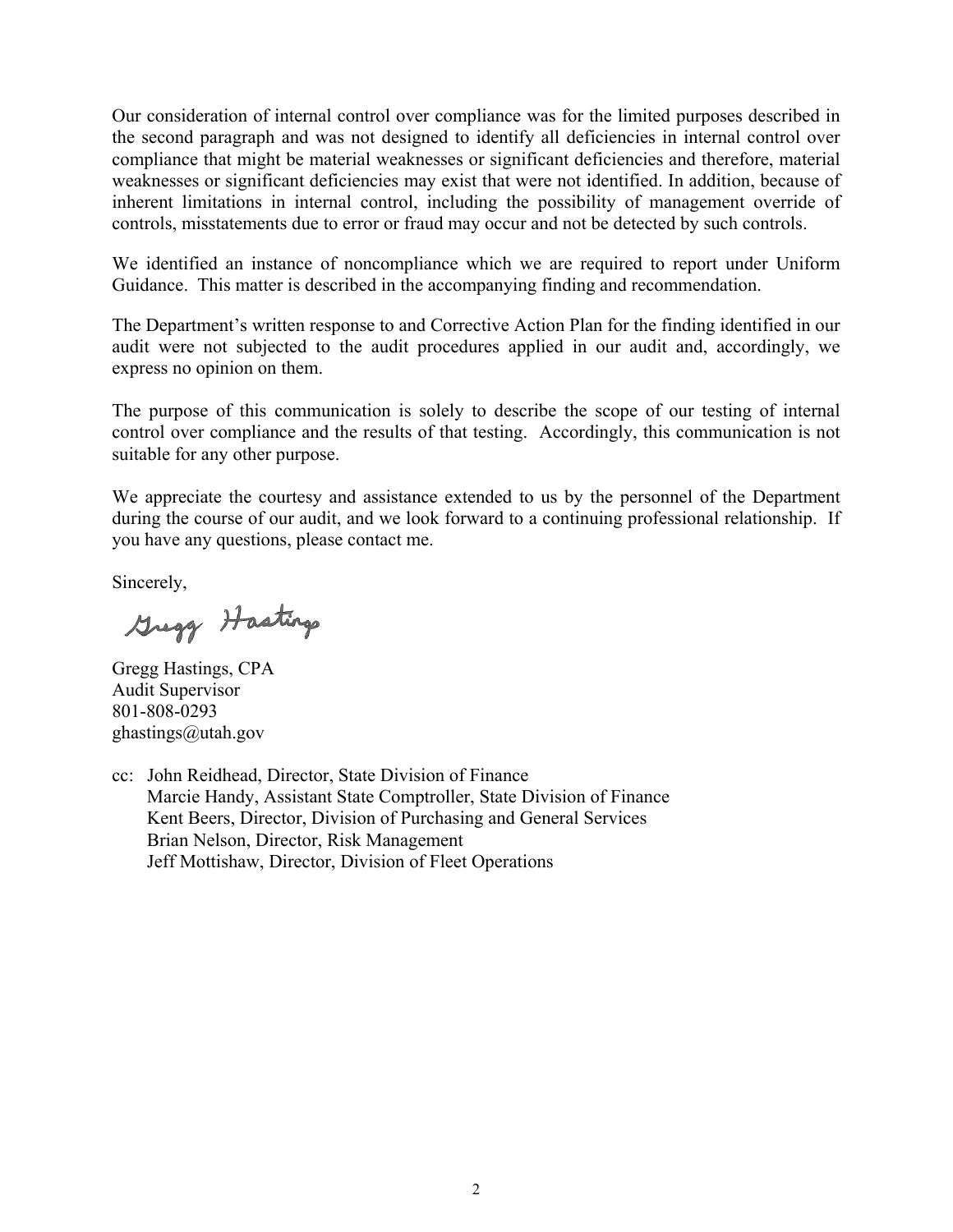#### **WORKING CAPITAL RESERVES IN EXCESS OF FEDERAL GUIDELINES**

Federal Agencies: **Various**  CFDA Numbers and Titles: **Various**  Federal Award Numbers: **Various**  Questioned Costs: **Undeterminable** Pass-through Entity: N/A Prior Year Single Audit Report Finding Numbers: **2016-037; 2015-048; 2014-040; 2013-049;** 

# **12-51; 11-56**

As of June 30, 2017, three funds within the Department of Administrative Services held working capital reserves in excess of federal guidelines as follows:

| <b>Fund Description</b>                                                                       | Excess<br># of Days<br>in Reserve | Excess<br>Amount<br>in Reserve |
|-----------------------------------------------------------------------------------------------|-----------------------------------|--------------------------------|
| <b>Division of Purchasing and General Services:</b><br><b>Cooperative Contract Management</b> | 75                                | 598,825<br>S                   |
| <b>Division of Risk Management:</b><br><b>Workers Compensation Fund</b>                       | 170                               | \$3,804,350                    |
| <b>Division of Fleet Operations:</b><br>Motor Pool<br><b>Travel Office</b>                    | 157<br>13                         | \$6,397,632<br>18,776<br>\$    |

2 CFR part 200, Appendix V, paragraph G.2, generally allows a working capital reserve as part of retained earnings of up to 60 days cash expenses for normal operating purposes in each internal service fund. The excess reserves were due to the inherent difficulty of accurately estimating expenses when setting rates. Excess reserves could result in a federal liability since federal programs share an interest in the reserves.

#### **Recommendation:**

**Depending on the business requirements, we recommend that the Department of Administrative Services reduce excess working capital reserves within each of the respective funds or obtain a waiver from the federal cost negotiator allowing for an increase in the number of days of working capital allowed to comply with federal guidelines.** 

#### *Department of Administrative Services' Response:*

*We concur. We have developed corrective action plans and are working with the U.S. Department of Health and Human Services, Program Support Center, Cost Allocation Services in resolving these excess reserves.*